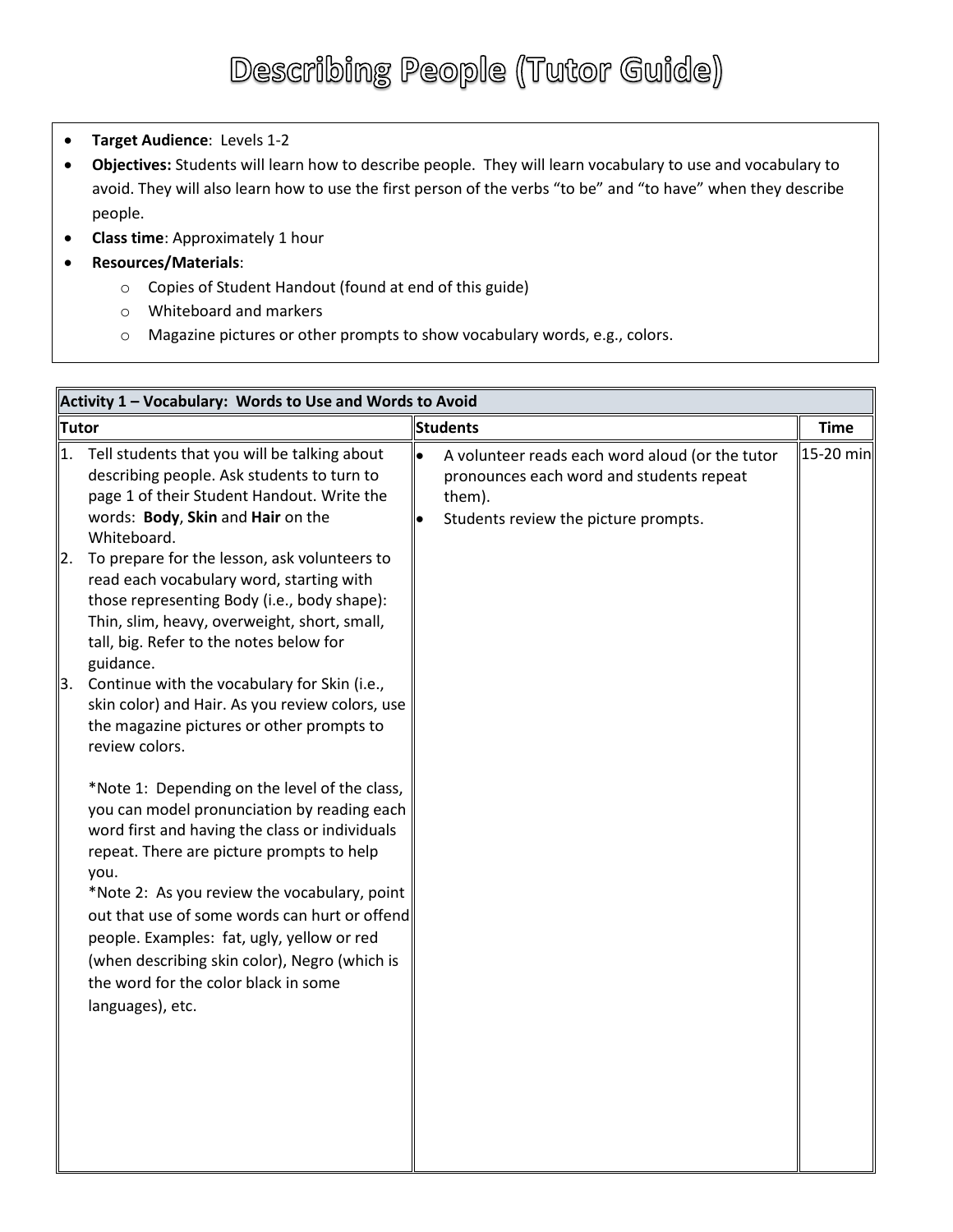| <b>Activity 2 - Practice: Describing People</b>                  |                                                                                                                                                                                                                                                                                                                                                                                                                                                                                           |                        |                                                                                                                               |             |  |
|------------------------------------------------------------------|-------------------------------------------------------------------------------------------------------------------------------------------------------------------------------------------------------------------------------------------------------------------------------------------------------------------------------------------------------------------------------------------------------------------------------------------------------------------------------------------|------------------------|-------------------------------------------------------------------------------------------------------------------------------|-------------|--|
| Tutor                                                            |                                                                                                                                                                                                                                                                                                                                                                                                                                                                                           | <b>Students</b>        |                                                                                                                               | <b>Time</b> |  |
| 1.                                                               | Ask students to turn to page 2 of their<br>Student Handout. Ask a volunteer to read the<br>title of the page: What words describe these<br>people?                                                                                                                                                                                                                                                                                                                                        |                        | A volunteer reads the title of page 2<br>Working in pairs, students use the vocabulary to<br>describe each picture on page 3. | 20 min      |  |
| 2.                                                               | Ask students to turn to page 3. In pairs, ask<br>students to work together to write the<br>vocabulary words that describe each person<br>on page 2.                                                                                                                                                                                                                                                                                                                                       |                        |                                                                                                                               |             |  |
| 3.                                                               | Discuss the responses to the activity. There<br>are many correct answers that students will<br>come up with. Examples:<br>#1: White, light skin, straight hair<br>#2: Black hair, long hair, beard, mustache<br>#3: Black, dark skin, grey hair, beard<br>#4: White, light skin, bald<br>#5: Black, dark skin, curly hair<br>#6: Light skin, black hair, beard<br>#7: Tall, thin girl and short, heavy girl<br>#8: Dark skin and light skin<br>#9: Light skin, blonde hair, straight hair |                        |                                                                                                                               |             |  |
| Activity 3 - Describing Themselves (Using "To Be" and "To Have") |                                                                                                                                                                                                                                                                                                                                                                                                                                                                                           |                        |                                                                                                                               |             |  |
| Tutor                                                            |                                                                                                                                                                                                                                                                                                                                                                                                                                                                                           |                        | <b>Students</b>                                                                                                               | <b>Time</b> |  |
| 1.                                                               | On the Whiteboard, write the following:<br>Describe yourself using the above model.<br>Note: The word bald doesn't fit the model (I<br>am versus I have).                                                                                                                                                                                                                                                                                                                                 | $\bullet$<br>$\bullet$ | Students watch you model describing yourself.<br>Each student describes themselves.                                           | 10-15 min   |  |
| 12.                                                              | Ask students to describe themselves using the<br>vocabulary words.                                                                                                                                                                                                                                                                                                                                                                                                                        |                        |                                                                                                                               |             |  |
|                                                                  | <b>Activity 4 - Conclusion</b>                                                                                                                                                                                                                                                                                                                                                                                                                                                            |                        |                                                                                                                               |             |  |
|                                                                  | $\parallel$ Ask students to share what they learned from the $\parallel\!\bullet$<br>lesson.                                                                                                                                                                                                                                                                                                                                                                                              |                        | Students share their learnings.                                                                                               | 5 min       |  |

lesson.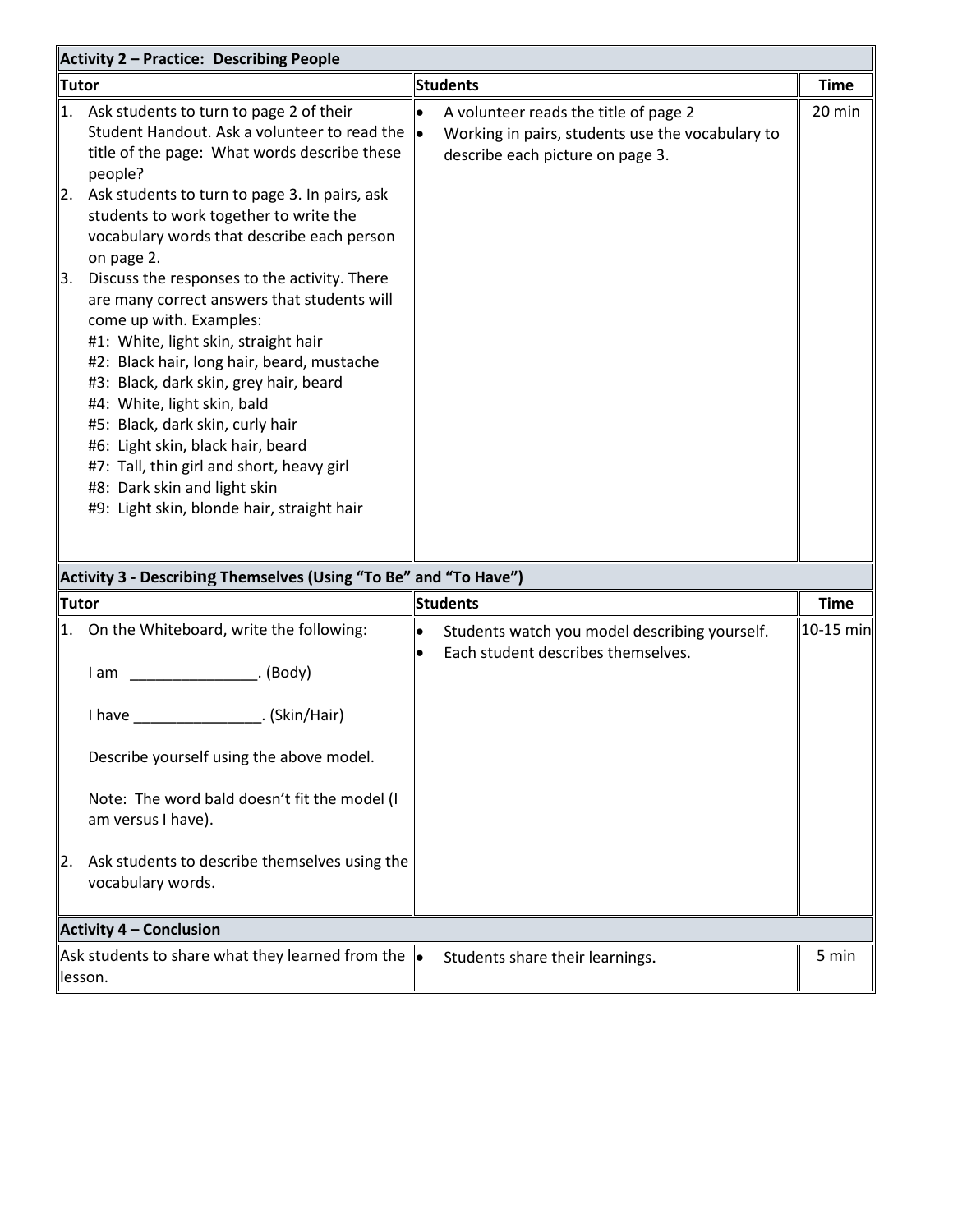## Describing People (Student Handout)

| <b>Body</b>                                               | <b>Skin</b>             | Hair                                                                                                  |
|-----------------------------------------------------------|-------------------------|-------------------------------------------------------------------------------------------------------|
| <b>Thin</b>                                               | <b>Black</b>            | <b>Black</b>                                                                                          |
| Slim                                                      | White                   | <b>Grey</b>                                                                                           |
| <b>Heavy</b>                                              | <b>Brown</b>            | <b>Brown</b>                                                                                          |
| Overweight                                                |                         | <b>Blonde</b>                                                                                         |
|                                                           |                         | <b>Red</b>                                                                                            |
| <b>Short</b><br><b>Small</b><br><b>Tall</b><br><b>Big</b> | Dark skin<br>Light skin | <b>Straight hair</b><br><b>Curly hair</b><br><b>Bald = No hair</b><br><b>Beard</b><br><b>Mustache</b> |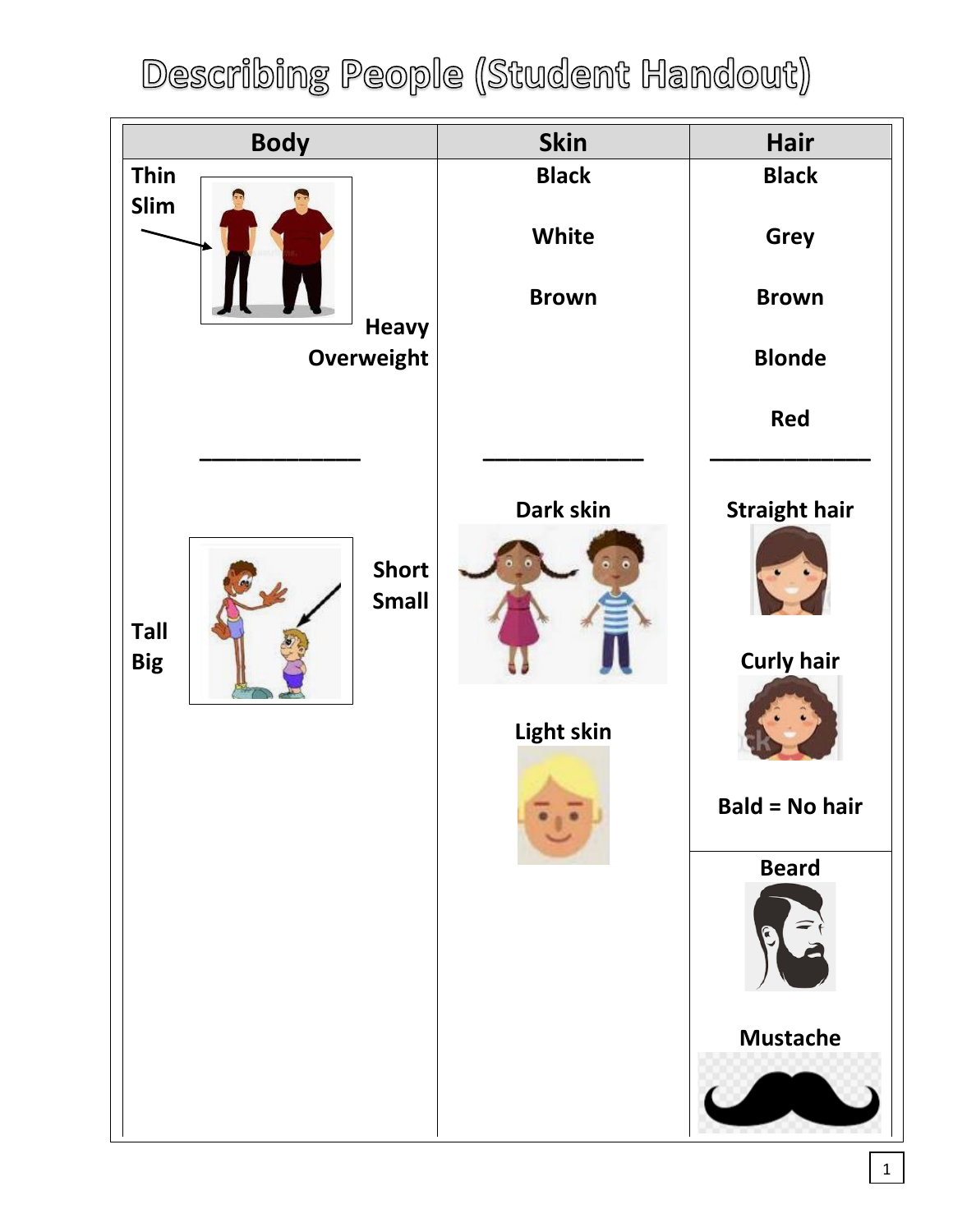## **Practice: What words describe these people?**

| Write your answers on page 3. |                         |                                               |  |  |  |  |  |
|-------------------------------|-------------------------|-----------------------------------------------|--|--|--|--|--|
| $\mathbf{1}$<br>Œ             | $\overline{\mathbf{2}}$ | $\overline{\mathbf{3}}$<br>o.<br>a,<br>$+11.$ |  |  |  |  |  |
| $\overline{\mathbf{4}}$       | 5<br><b>MAR 1777</b>    | $6\phantom{1}$                                |  |  |  |  |  |
| $\overline{\mathbf{z}}$       | 8                       | 9<br>$\widehat{\mathbf{r}}$                   |  |  |  |  |  |